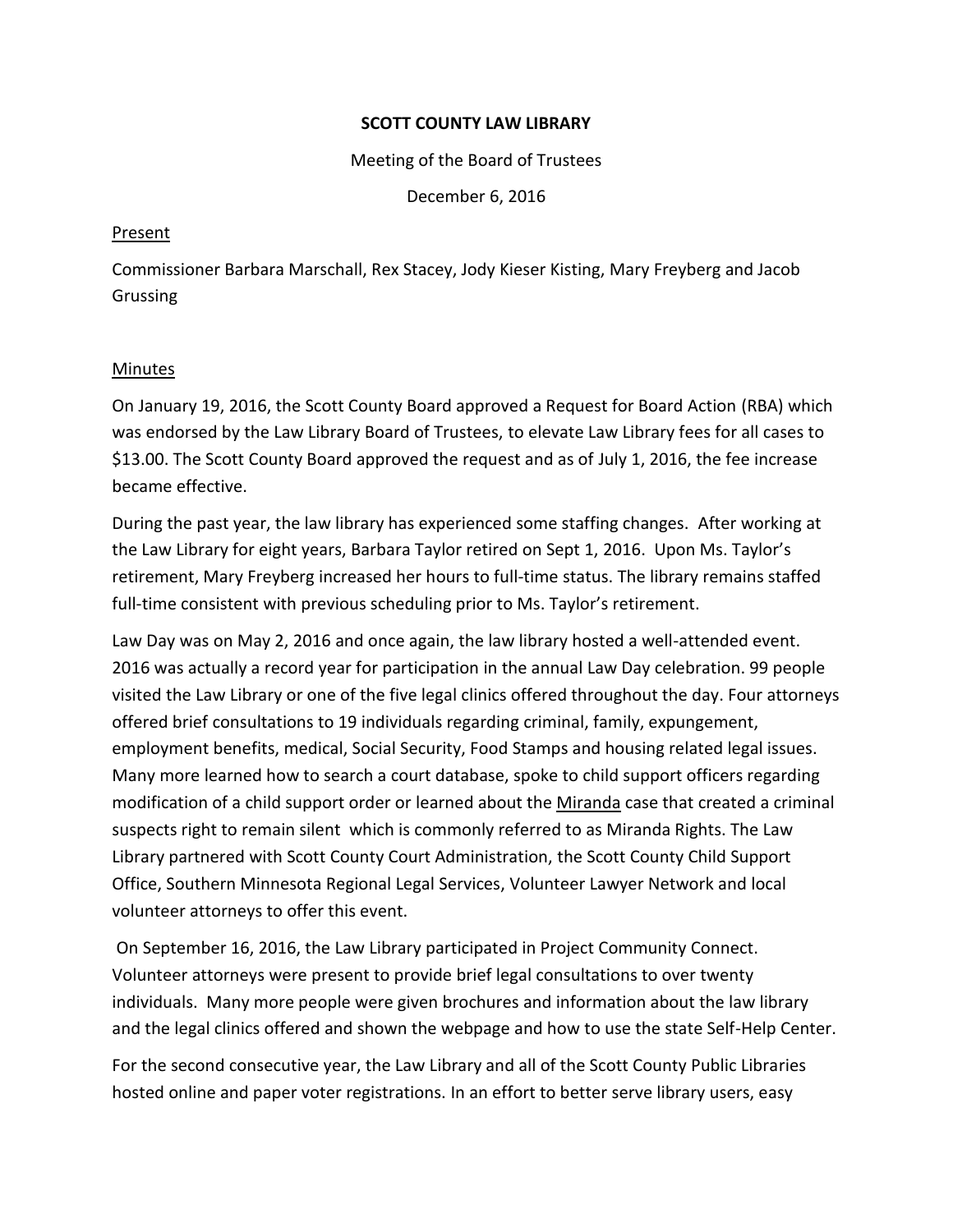access to the Secretary of State webpage was added to all public computers which also offered comprehensive voter information. The Law Library partnered with Jeff Narabrook, the Voter Outreach Director for the Minnesota Secretary of State, Lisa Shadick from Elections, Lisa Kohner, Lisa Motschke , Paula LaFrenierre, the Shakopee Valley News and the Scott County Public Libraries to offer this convenience to our library users.

Law Librarian Mary Freyberg was elected to the Executive Board of the Minnesota Association of Law Libraries which is a chapter of the American Association of Law Libraries. Ms. Freyberg will serve a two year term. The group is a statewide professional organization of legal research and information professionals facilitating access to justice and legal information.

In addition to her work on the Executive Board of the Minnesota Association of Law Libraries, Ms. Freyberg also chairs the Metropolitan Library Service Agency E-Government Team Committee. Although the committee is no longer operating, their focus was to create awareness of libraries and how they can impact conversations by public entities regarding services to the general public.

The past year brought an increase in services provided by the Scott County Law Library. During four months of 2016, the Carver County Law Library was unstaffed. In an effort to provide assistance to library patrons in our neighboring county, Scott County Law Library staff assisted individuals seeking help in Carver County. The Carver County phone message as well as signs posted in the Law Library directed patrons to call, email or visit the Scott County Law Library. The Scott County Law Library staff was able to assist many of their patrons during this time. The largest increase in services provided originated from phone calls made from the Carver County Law Library site. Scott County Law Library Clinics were also available to Carver County residents during this time. As of the date of the meeting, the Carver County Library has returned to full staffing levels.

The Scott County Law Library continues to offer legal clinics to Scott County residents. The Family Law Clinic is free and is offered the second Monday of the month. At the clinic, people have the opportunity to talk to a pro bono attorney for 30 minutes regarding a family law issue. This clinic is offered 4:00pm-6:00pm. It is offered after law library hours for the convenience of working users. Volunteer attorneys are recruited by the law librarian. The Volunteer Lawyers Network (VLN) partners with the law library to provide a clinic on criminal expungement. Participants have the opportunity to meet individually with an attorney from the Volunteer Lawyers Network regarding whether expungement is a realistic option for them. Participants receive information about how to get further help with expungement, which may include getting help filling out the court documents or court representation. In the last year at least seven people attending the Scott County clinics have received full representation from the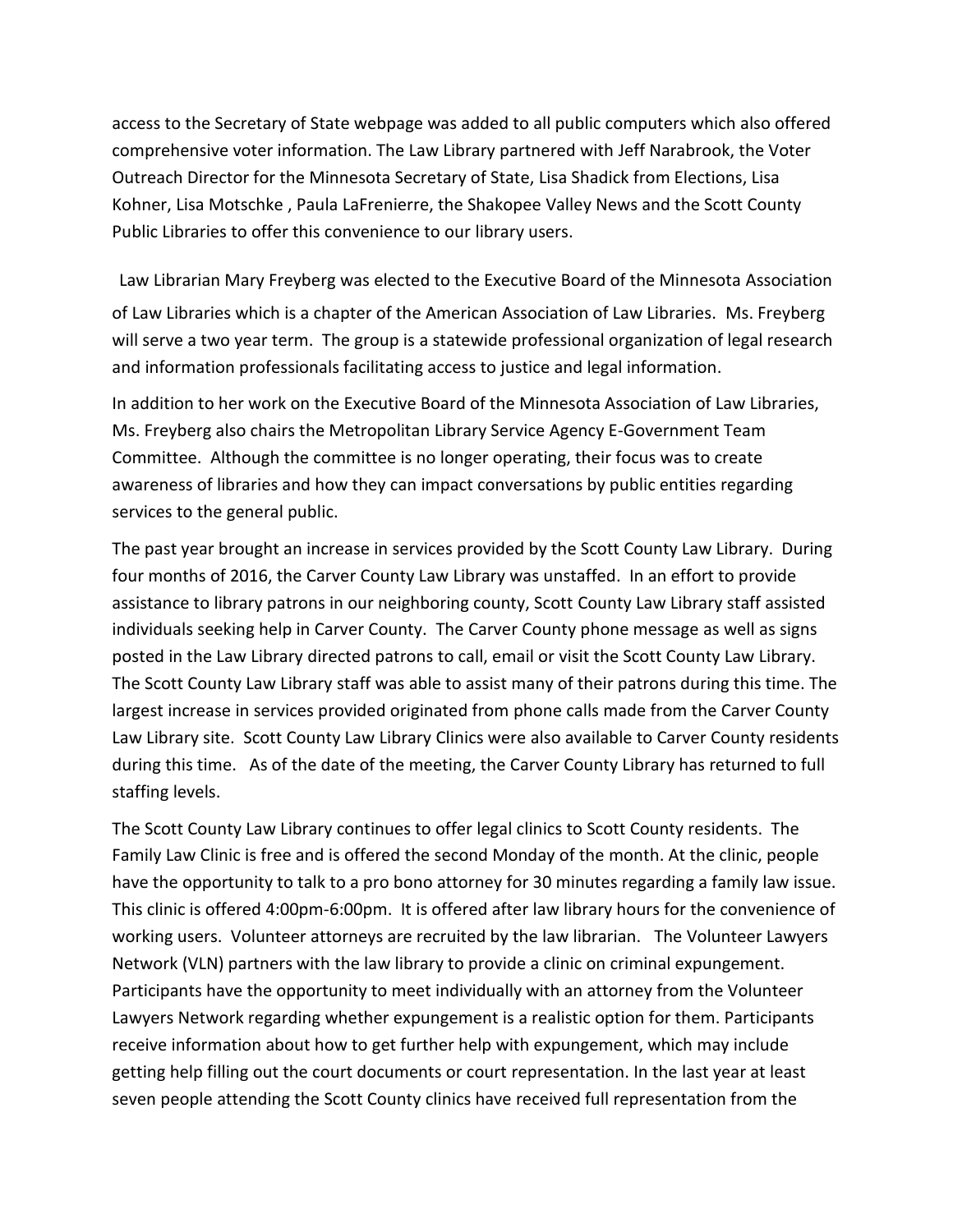attorneys at VLN.

In addition to the aforementioned clinic offerings, the law library also works with Southern Minnesota Regional Legal Services (SMRLS) to offer both a Will Clinic and a Divorce Clinic. Both clinics are staffed with volunteer attorneys who assist individuals in completing documents to facilitate their purpose.

Beginning in January 2017, SMRLS will be starting a new clinic to assist single parents in completing estate planning documents. The clinic includes provisions for guardianship in the event a need for guardianship arises in the future.

Historically, the Saturday Divorce Clinic has been one of the most successful and appreciated clinics that has been offered through the Scott County Law Library. This free clinic was offered monthly by the Scott County Law Library, the Minnesota Justice Foundation (law students from Mitchell-Hamline, St. Thomas and the University of Minnesota) and local volunteer attorneys. Participants were provided with assistance in using the Minnesota Self-Help Center *I-Can* program to fill out divorce paperwork. Unfortunately, without any notice, the I-CAN! vendor withdrew the product nationally on October 14th. Subsequently, the Scott County Law Library was forced to cancel any future clinics until a new vendor has been established and staff has been trained. The Self-Help Center hopes to have a new product in place by the beginning of 2017.

The number one 2016 strategic goal of the Minnesota Supreme Court is "*expanding services for self-represented litigants (SRLS)".* The Scott County Law Library has a similar goal to deliver the information people need to better navigate the Scott County District Court System or address the legal needs of their everyday lives. To achieve this goal, the Scott County Law Library offers much more than law books and online legal programs. We offer clinics, a Self-Help Center Kiosk, informational programs and more. We could never offer the extra services that we offer without the talents and generosity of our pro-bono partner's .The partners listed below offer free legal advice, make referrals to other organizations and frequently refer citizens to us. We could not offer the additional assistance that we do without them and we thank them for their assistance during this past year:

# **Southern Minnesota Regional Legal Services (SMRLS)**

SMRLS has a new goal to reach more people needing services outside of the St. Paul area. They now travel to the Scott County community to offer clinics at the local libraries.

### **Volunteer Lawyers Network (VLN)**

VLN offers expungement clinics every other month. They also offer clinics to assist with bankruptcy, debtor issues, answering a summons and more.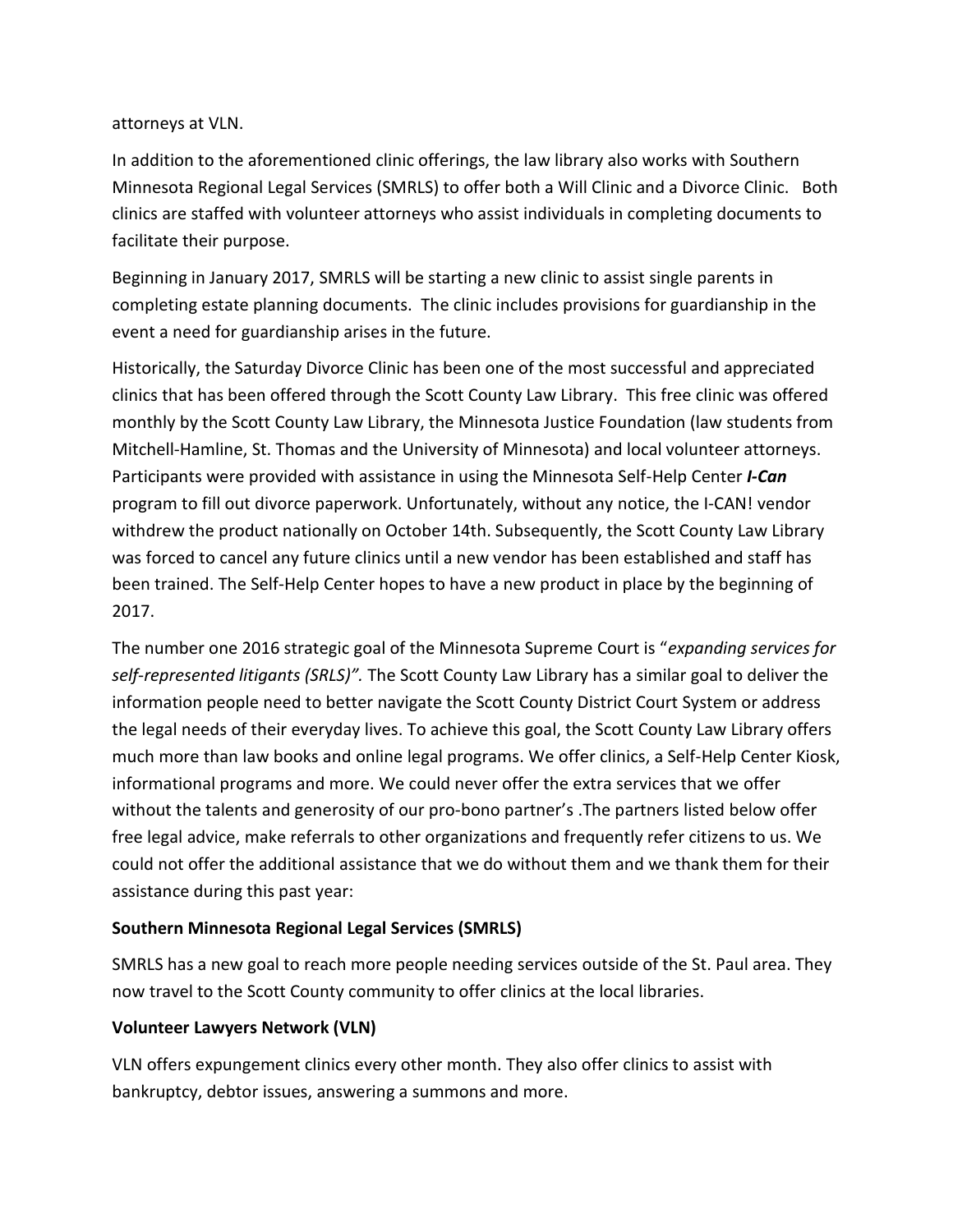## **Minnesota Justice Foundation**

MJF is a collaboration of all of the local law schools creating opportunities for students to participate in real-life legal issues. MJF students assist with the divorce clinics.

### **Minnesota Judicial Branch Self-Help Center**

The Minnesota Self-Help Center has a kiosk located in the Law Library which offers live attorney assistance via phone and most court forms with instructions.

### **Southern Valley Alliance for Battered Women**

SVABW refers clients to the Law Library and the Law Library refers women in need to SVABW.

### **Eighth District Bar Association/ Volunteer Attorneys**

Volunteer lawyers from the local Bar Association offer monthly brief advice clinics and offer legal advice at the monthly divorce clinics and other special event clinics during the year.

### **Minnesota Legal Advice Online (MLAO)**

Minnesota Legal Advice Online is a free legal advice online service offered by volunteer lawyers.

# **Scott County Child Support Offic**e

Child support officers refer clients to the law library for modification of both the expedited and district court process /cost of living adjustment / and motion forms. Child support officers have also assisted at the Unmarried Parent Clinics and have offered Open House hours at the Law Library.

### **Harriet Tubman**

The Tubman Chrysalis Center offers a phone line and some pro-bono representation. Low cost (\$20.00) clinics are available for people that qualify financially.

### **Scott County Attorney Office**

County attorneys refer clients on a regular basis.

### **Scott County Court Administration**

Most of the people coming to the Law Library have been referred by Court Administration Staff.

### **Cap Agency**

Law Library users in need of housing, food, or a crisis nursery are referred to the CAP Agency.

### **Scott County Human Services**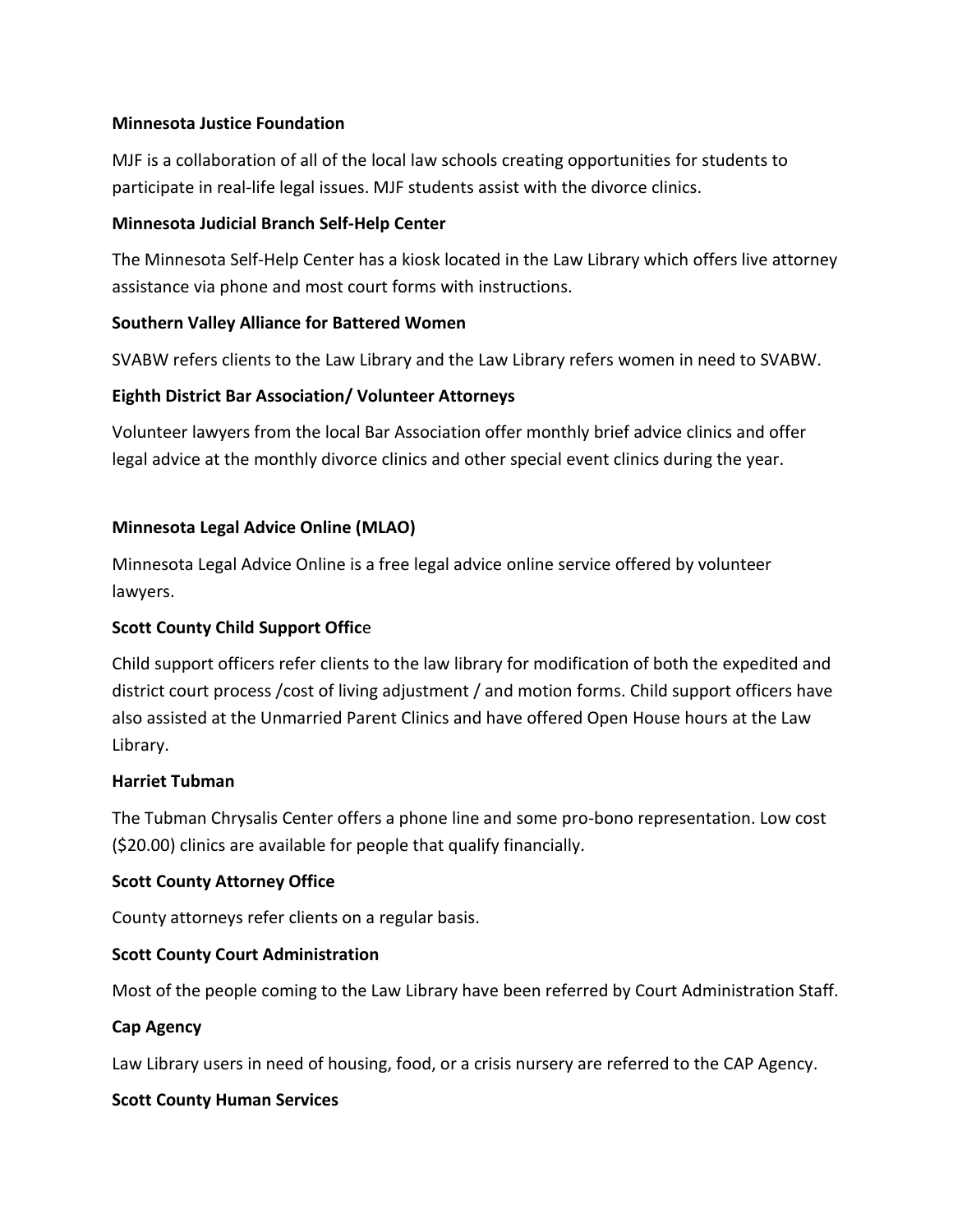Case managers refer and sometimes bring clients to the law library for assistance. The Law Library is sometimes the first place that homeless, mentally ill, abused or people with criminal issues come. We also frequently refer these library users to Scott County Health and Human Services.

## **Call 4 Justice**

Call 4 justice is a nonprofit organized to make legal assistance available for low-income individuals. It is a collaborative group that shares information and referrals.

### **Warmlines**

Warmlines is also called Kinship Family Support Services. It operates under the umbrella of Lutheran Social Services. Warmlines works with relatives that are raising someone else's child/children due to the biological parent's inabilities usually as a result of mental illness, incarceration, or alcohol /substance abuse.

Mary Freyberg provided an update on the financial health of the law library. It has been reported at previous meetings that law library revenues decreased from 2011-2015 and costs were subsequently reduced to minimize the loss to the law library budget. Although the numbers have not yet been calculated for the year 2016, as of the beginning of December, 2016, the Scott County Law Library has collected \$148,514.00 in court fees.

In addition to the assistance offered to law library patrons in Scott County directly from the law library, patrons can also contact the Minnesota Courts Self Help Center for guidance on their legal questions. Scott County residents have been using these services in 2015 and 2016. In 2015, the Minnesota Courts Self Help Center answered a total of 21,649 calls throughout the state. Scott County residents placed 782 of those calls which is 27.68% of all calls to the selfhelp center that year. In 2016, 18,394 calls have already been received by the Minnesota Courts Self Help Center in the first 3 quarters of the year. Scott County residents placed 915 calls which is 20.10% of all calls being placed. It has been determined that in the first three quarters of 2016, Scott County residents were the most frequent users of this service statewide.

Currently, the law library offers both electronic and paper resources for patrons. It is anticipated that in the future, more resources will be available electronically and better technologies will emerge which will enable researchers better access to relevant legal resources, forms and instructions in order to more easily navigate the legal system. There will probably be fewer books and hopefully more reasonably priced online tools. As technology changes, the Law Library will probably evolve into more of an Access to Justice Center.

Most Law Library users have been referred to the Law Library because they are engaged in court hearings or legal transactions and are representing themselves. Many need immediate